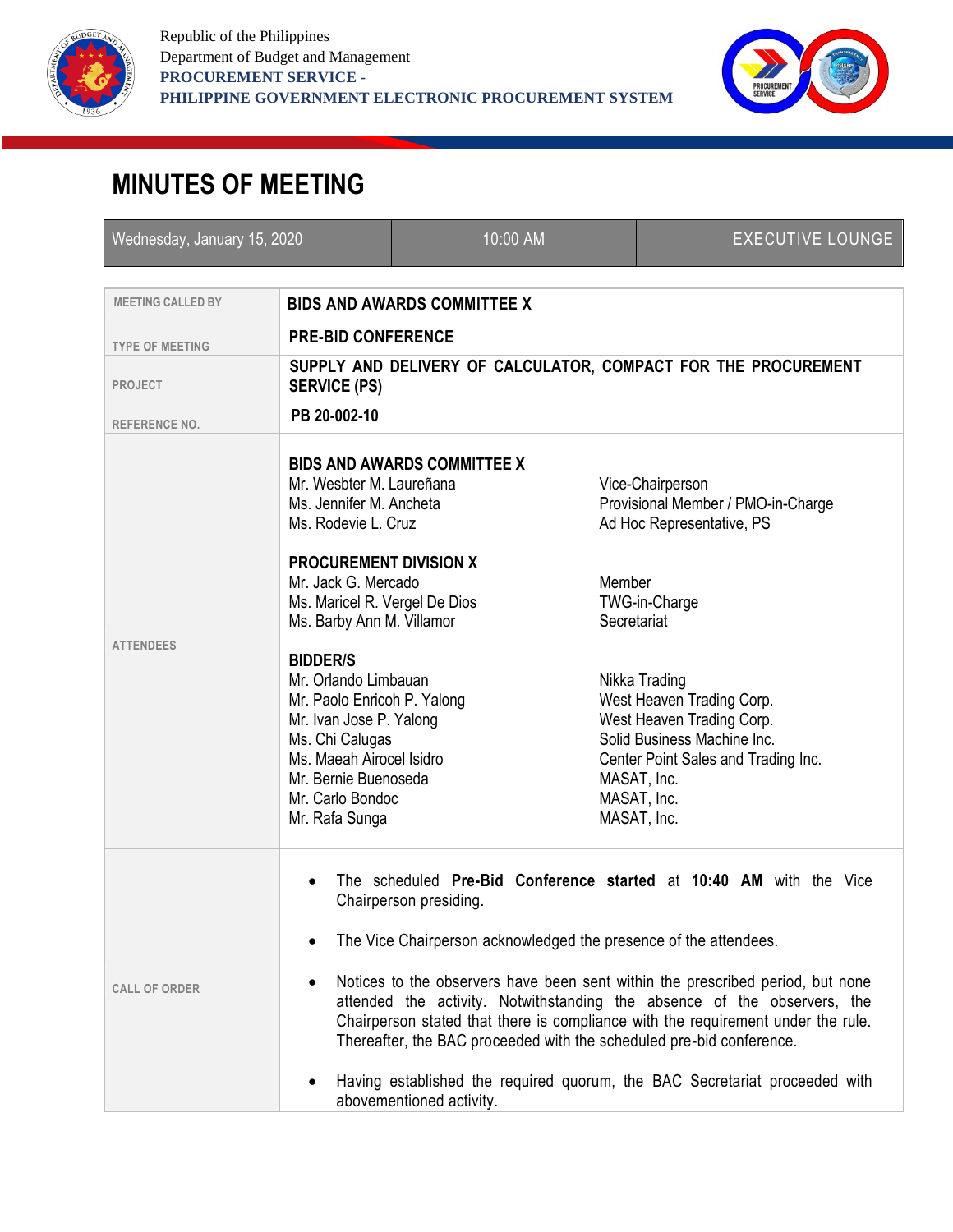|                               | The Vice Chairperson explained to the prospective bidders that the pre-bid conference<br>is consist of two (2) presentation, first part of which will be the discussion of the<br>eligibility and technical documents that will be submitted during the opening of bids,<br>while the second part will be the discussion of the delivery schedule and technical<br>specifications.<br>The Vice Chairperson asked the prospective bidders if they agreed to shorten the<br>presentation and proceed with the discussion of the essential parts of the bidding<br>document since they are already familiar of the government procurement. The bidders<br>acknowledged it.                                                                                                                                                                                                 |
|-------------------------------|-------------------------------------------------------------------------------------------------------------------------------------------------------------------------------------------------------------------------------------------------------------------------------------------------------------------------------------------------------------------------------------------------------------------------------------------------------------------------------------------------------------------------------------------------------------------------------------------------------------------------------------------------------------------------------------------------------------------------------------------------------------------------------------------------------------------------------------------------------------------------|
|                               | The Vice Chairperson instructed the BAC Secretariat to proceed the discussion in the<br>essential parts of the bidding document.                                                                                                                                                                                                                                                                                                                                                                                                                                                                                                                                                                                                                                                                                                                                        |
|                               | As instructed by the Vice Chairperson the BAC Secretariat proceeded with the<br>discussion of the contents of First and Second envelope as follows:                                                                                                                                                                                                                                                                                                                                                                                                                                                                                                                                                                                                                                                                                                                     |
| <b>HIGHLIGHTS OF ACTIVITY</b> | $\triangleright$ Contents of First Envelope:<br>Authority of Signatory<br><b>PhilGEPS Certificate</b><br>$\blacksquare$<br>Statement of Single Largest Completed Contract<br>٠<br>Statement of all on-going contracts and awarded but not yet started<br>٠<br>contracts<br>NFCC or Credit Line<br>٠<br>JVA if applicable<br>٠<br><b>Bid Security</b><br>٠<br>Statement of Compliance with the Delivery Schedule<br>٠<br>Statement of Compliance with the Technical Specifications<br>٠<br><b>Bidder's Omnibus Sworn Statement</b><br>٠<br>The Representative from MASAT Inc. clarified that in case the Mayor's permit is not<br>updated in the PhilGEPS Certificate of Registration was it allowed to submit the<br>updated Mayor's Permit during opening of bids. The Vice Chairperson explained that<br>they may refer to BDS Clause 12.1 (a) (i) which stated that: |
|                               | "The valid PhilGEPS Certificate of Registration (Platinum Membership) shall<br>reflect the updated eligibility documents.                                                                                                                                                                                                                                                                                                                                                                                                                                                                                                                                                                                                                                                                                                                                               |
|                               | Should the Annex A of said Certificate reflects not updated documents, the bidder<br>shall submit, together with the Certificate certified true copies of the updated<br>documents.                                                                                                                                                                                                                                                                                                                                                                                                                                                                                                                                                                                                                                                                                     |
|                               | Notwithstanding the above requirements, the bidder may opt to submit the<br>following eligibility documents in lieu of the submission of the PhilGEPS<br>Certificate of Registration (Platinum Membership):<br>Otherwise, the bidder should submit ALL ELIGIBILITY DOCUMENTS together<br>with the valid PhilGEPS Certificate of Registration and Membership, to wit:                                                                                                                                                                                                                                                                                                                                                                                                                                                                                                    |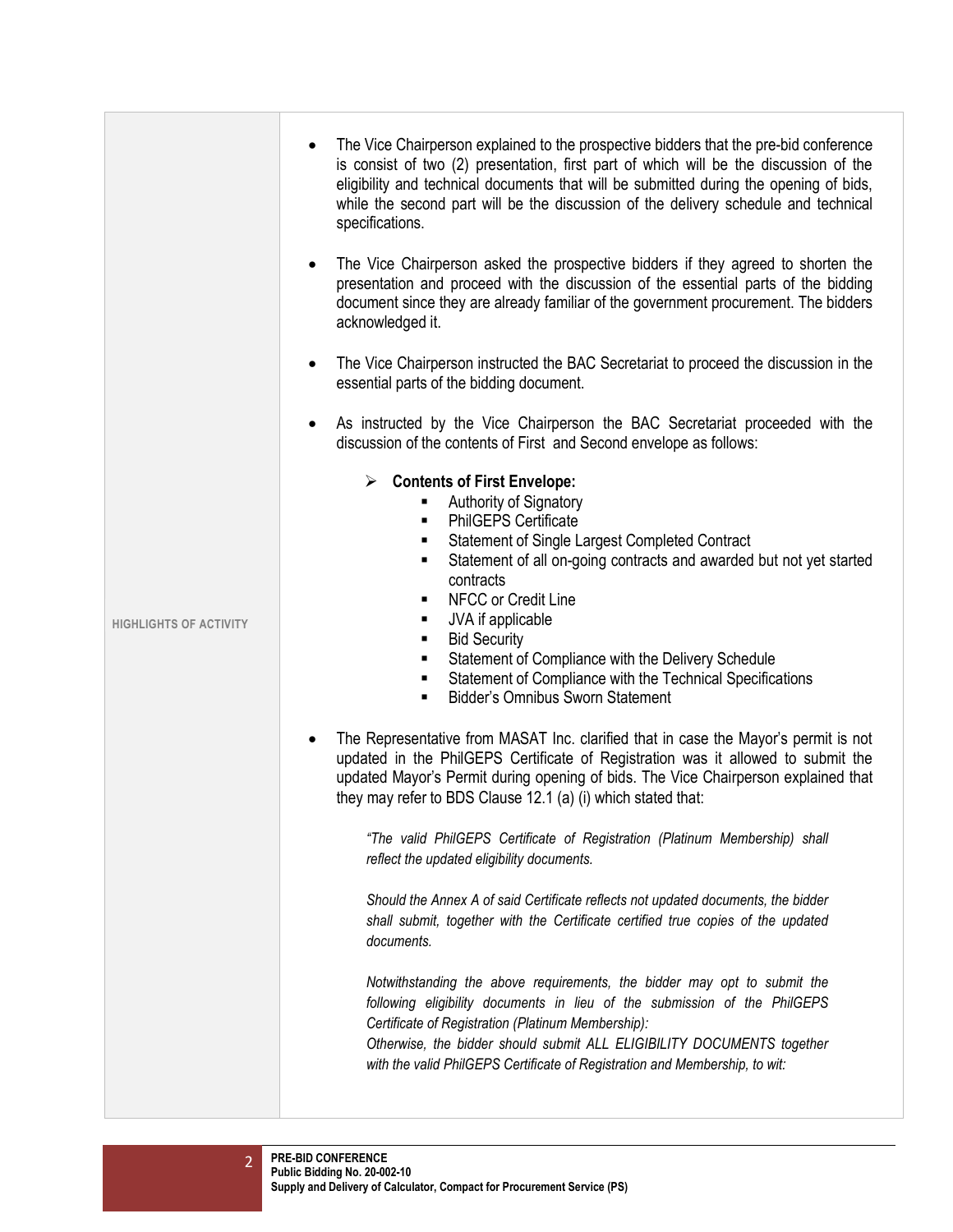| Business registration;<br>а.<br>2020 Mayor's Permit or 2019 Mayor's Permit accompanied with proof of<br>b.<br>Application/Receipt for 2020 Mayor's Permit Renewal<br>2018 Audited Financial Statement;<br>C.<br>Valid and Current Tax Clearance;<br>d.<br>PCAB License, if applicable<br>е.<br>In case the bidder submits eligibility documents in accordance with the last two<br>preceding paragraphs, the bidder shall submit a valid PhilGEPS Registration<br>Certificate with its updated Annex A as part of Post-qualification documents."<br>The Vice Chairperson reminded all the prospective bidders that absence of the proof<br>of application for 2020 Mayor's Permit Renewal will render their proposal as ineligible.<br>Having no clarifications from the prospective bidders the BAC Secretariat proceeded<br>with the discussion. The BAC Seretariat stated that prospective bidders may refer to<br>BDS Clause 5.4 for the definition of similar contracts.<br>"The Bidder must have completed, within the period specified in the Invitation to<br>Bid and ITB Clause 12.1(a)(ii), a single contract that is similar to this Project,<br>equivalent to at least fifty percent (50%) of the ABC for Lot 1. Please Refer to<br>Section VIII. Bidding Forms Annex "I" for the definition of similar contract.<br>The DBM PS-BAC shall consider the submissions of the bidder under ITB Clause<br>12.1a (ii.9) in relation to BDS Clause 12.1(a)(ii) in the determination of the<br>bidder's completed largest single contract."<br>The BAC Secretariat stated that the Similar Contract falls under the category of "Office"<br>Equipment".<br>The Representative from MASAT, Inc. clarified if Office devices such as Staplers and<br>٠<br>the similar would be consider as similar contract. The Vice Chairperson responded<br>that the Office Device is a separate category.<br>They also clarified if Ipad/s is considered as similar contract. The Vice Chairperson<br>responded that it falls under the category of IT Products.<br>The Representative from Solid Business Machine Inc. requested that instead of<br>single contract they will be allowed to submit an aggregate contracts. The Vice<br>Chairperson responded that this request will be subject for discussion with the<br>members of the BAC.<br>Having no clarifications from the prospective bidders the BAC Secretariat proceeded<br>with the discussion.<br>The BAC Secretariat also mentioned the contents under BDS Clause 12.1 (a) (ii)<br>which states that:<br><b>XXX</b><br>Bidders shall submit separate statements for: (1) single largest similar completed<br>contract/s; similar to the contract to be bid and (2) all on-going contracts and<br>awarded but not yet started contracts. |  |
|-----------------------------------------------------------------------------------------------------------------------------------------------------------------------------------------------------------------------------------------------------------------------------------------------------------------------------------------------------------------------------------------------------------------------------------------------------------------------------------------------------------------------------------------------------------------------------------------------------------------------------------------------------------------------------------------------------------------------------------------------------------------------------------------------------------------------------------------------------------------------------------------------------------------------------------------------------------------------------------------------------------------------------------------------------------------------------------------------------------------------------------------------------------------------------------------------------------------------------------------------------------------------------------------------------------------------------------------------------------------------------------------------------------------------------------------------------------------------------------------------------------------------------------------------------------------------------------------------------------------------------------------------------------------------------------------------------------------------------------------------------------------------------------------------------------------------------------------------------------------------------------------------------------------------------------------------------------------------------------------------------------------------------------------------------------------------------------------------------------------------------------------------------------------------------------------------------------------------------------------------------------------------------------------------------------------------------------------------------------------------------------------------------------------------------------------------------------------------------------------------------------------------------------------------------------------------------------------------------------------------------------------------------------------------------------------------------------------------------------------------------------------------------------------------|--|
|                                                                                                                                                                                                                                                                                                                                                                                                                                                                                                                                                                                                                                                                                                                                                                                                                                                                                                                                                                                                                                                                                                                                                                                                                                                                                                                                                                                                                                                                                                                                                                                                                                                                                                                                                                                                                                                                                                                                                                                                                                                                                                                                                                                                                                                                                                                                                                                                                                                                                                                                                                                                                                                                                                                                                                                               |  |
|                                                                                                                                                                                                                                                                                                                                                                                                                                                                                                                                                                                                                                                                                                                                                                                                                                                                                                                                                                                                                                                                                                                                                                                                                                                                                                                                                                                                                                                                                                                                                                                                                                                                                                                                                                                                                                                                                                                                                                                                                                                                                                                                                                                                                                                                                                                                                                                                                                                                                                                                                                                                                                                                                                                                                                                               |  |
|                                                                                                                                                                                                                                                                                                                                                                                                                                                                                                                                                                                                                                                                                                                                                                                                                                                                                                                                                                                                                                                                                                                                                                                                                                                                                                                                                                                                                                                                                                                                                                                                                                                                                                                                                                                                                                                                                                                                                                                                                                                                                                                                                                                                                                                                                                                                                                                                                                                                                                                                                                                                                                                                                                                                                                                               |  |
|                                                                                                                                                                                                                                                                                                                                                                                                                                                                                                                                                                                                                                                                                                                                                                                                                                                                                                                                                                                                                                                                                                                                                                                                                                                                                                                                                                                                                                                                                                                                                                                                                                                                                                                                                                                                                                                                                                                                                                                                                                                                                                                                                                                                                                                                                                                                                                                                                                                                                                                                                                                                                                                                                                                                                                                               |  |
|                                                                                                                                                                                                                                                                                                                                                                                                                                                                                                                                                                                                                                                                                                                                                                                                                                                                                                                                                                                                                                                                                                                                                                                                                                                                                                                                                                                                                                                                                                                                                                                                                                                                                                                                                                                                                                                                                                                                                                                                                                                                                                                                                                                                                                                                                                                                                                                                                                                                                                                                                                                                                                                                                                                                                                                               |  |
|                                                                                                                                                                                                                                                                                                                                                                                                                                                                                                                                                                                                                                                                                                                                                                                                                                                                                                                                                                                                                                                                                                                                                                                                                                                                                                                                                                                                                                                                                                                                                                                                                                                                                                                                                                                                                                                                                                                                                                                                                                                                                                                                                                                                                                                                                                                                                                                                                                                                                                                                                                                                                                                                                                                                                                                               |  |
|                                                                                                                                                                                                                                                                                                                                                                                                                                                                                                                                                                                                                                                                                                                                                                                                                                                                                                                                                                                                                                                                                                                                                                                                                                                                                                                                                                                                                                                                                                                                                                                                                                                                                                                                                                                                                                                                                                                                                                                                                                                                                                                                                                                                                                                                                                                                                                                                                                                                                                                                                                                                                                                                                                                                                                                               |  |
|                                                                                                                                                                                                                                                                                                                                                                                                                                                                                                                                                                                                                                                                                                                                                                                                                                                                                                                                                                                                                                                                                                                                                                                                                                                                                                                                                                                                                                                                                                                                                                                                                                                                                                                                                                                                                                                                                                                                                                                                                                                                                                                                                                                                                                                                                                                                                                                                                                                                                                                                                                                                                                                                                                                                                                                               |  |
|                                                                                                                                                                                                                                                                                                                                                                                                                                                                                                                                                                                                                                                                                                                                                                                                                                                                                                                                                                                                                                                                                                                                                                                                                                                                                                                                                                                                                                                                                                                                                                                                                                                                                                                                                                                                                                                                                                                                                                                                                                                                                                                                                                                                                                                                                                                                                                                                                                                                                                                                                                                                                                                                                                                                                                                               |  |
|                                                                                                                                                                                                                                                                                                                                                                                                                                                                                                                                                                                                                                                                                                                                                                                                                                                                                                                                                                                                                                                                                                                                                                                                                                                                                                                                                                                                                                                                                                                                                                                                                                                                                                                                                                                                                                                                                                                                                                                                                                                                                                                                                                                                                                                                                                                                                                                                                                                                                                                                                                                                                                                                                                                                                                                               |  |
|                                                                                                                                                                                                                                                                                                                                                                                                                                                                                                                                                                                                                                                                                                                                                                                                                                                                                                                                                                                                                                                                                                                                                                                                                                                                                                                                                                                                                                                                                                                                                                                                                                                                                                                                                                                                                                                                                                                                                                                                                                                                                                                                                                                                                                                                                                                                                                                                                                                                                                                                                                                                                                                                                                                                                                                               |  |
|                                                                                                                                                                                                                                                                                                                                                                                                                                                                                                                                                                                                                                                                                                                                                                                                                                                                                                                                                                                                                                                                                                                                                                                                                                                                                                                                                                                                                                                                                                                                                                                                                                                                                                                                                                                                                                                                                                                                                                                                                                                                                                                                                                                                                                                                                                                                                                                                                                                                                                                                                                                                                                                                                                                                                                                               |  |
|                                                                                                                                                                                                                                                                                                                                                                                                                                                                                                                                                                                                                                                                                                                                                                                                                                                                                                                                                                                                                                                                                                                                                                                                                                                                                                                                                                                                                                                                                                                                                                                                                                                                                                                                                                                                                                                                                                                                                                                                                                                                                                                                                                                                                                                                                                                                                                                                                                                                                                                                                                                                                                                                                                                                                                                               |  |

3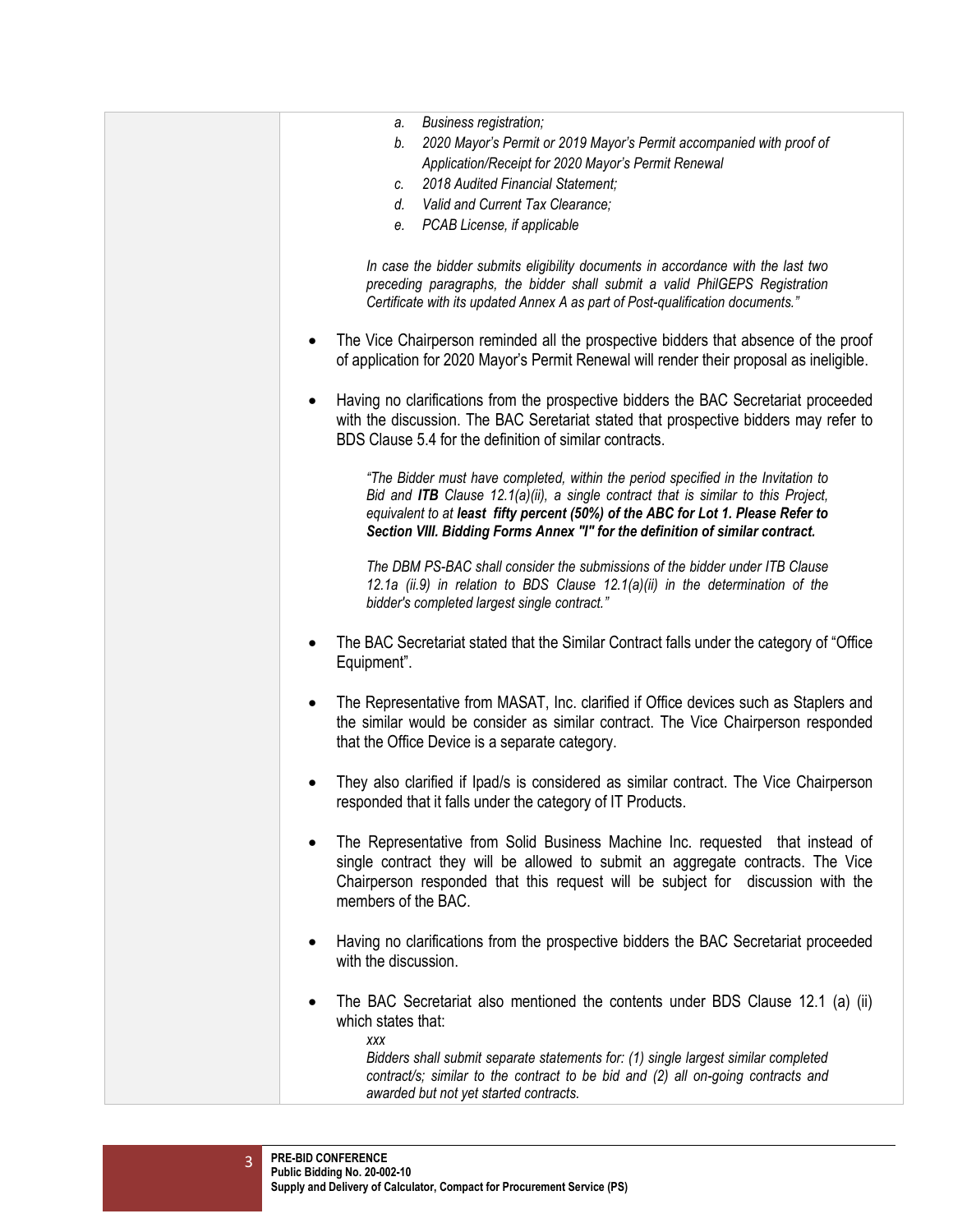*Attached as Annexes "C" and "C-1" in Section VIII. Bidding Forms are the standard forms for this requirement including the instructions and guidelines in the accomplishment of said forms."*

- The BAC Secretariat presented the following forms and amounts for the bid security under BDS Clause 18.1. The prospective bidders may refer to Annex H for the "Bid Securing Declaration".
- The Propective bidders must submit an Omnibus Sworn Statement attached as "Annex B" in Section VIII. Bidding Forms. The BAC Secretariat reminded them that under declaration no. 10, they must provide a correct and updated contact details because all notice/s transmitted in any of the email address and fax numbers provided are deemed received as of its transmittal.
	- **Contents of Second Envelope:** 
		- $\blacksquare$  Financial Bid Form Annex A
- The Vice Chairperson reminded the prospective bidders that the computation for the unit price and the total price must be correct to avoid any further issues.
- Having no clarifications from the prospective bidders the BAC Secretariat proceeded with the discussion.
- The BAC Secretariat mentioned that after the opening of bids the BAC will issue a Notice declaring bid as Single/Lowest Calculated Bid and requiring them to submit a Post Qualification Requirement as stated under BDS Clause 29.2.
- The Vice Chairperson reminded the prospective bidders of the following documents that required to be notarized:
	- a. Omnibus Sworn Statement
	- b. Bid Securing Declaration (if bidder opt to submit as Bid Security)
	- c. Secretary's Certificate or Special Power of Attorney
- The BAC Secretariat also presented the common reasons for disqualification observed during opening of bids and submission of Post Qualification Requirements.
- Having no clarifications from the prospective bidders the TWG-in-Charge proceeded with the discussion of the Delivery Schedule and the Technical Specifications.
- The TWG-in-Charge presented the delivery schedule of the project to the prospective bidders. He reminded the bidders that they must fill up the necessary details such as Name of the Company, Signature over Printed Name of Authorized Representative and the date executed.
- He also mentioned that bidders are required to submit to the BAC X one (1) unit of Calculator, Compact as a sample/demo unit on or before the deadline of bid submission. The TWG-in-Charge clarified that the bidder may opt to submit the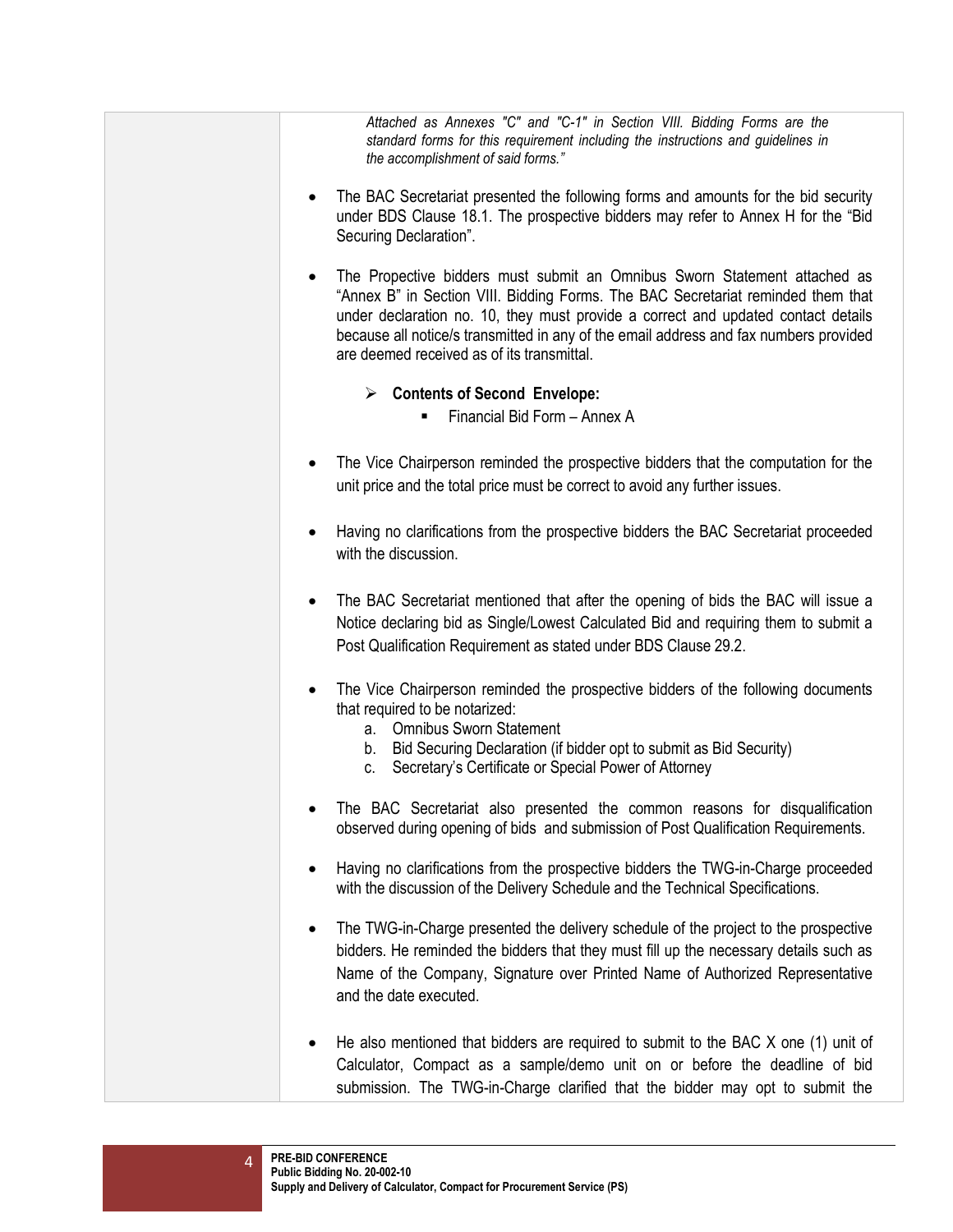sample/demo unit directly to the Procurement Division thru it's Secretariat.

- The Representative from MASAT Inc. clarified if the sample/demo unit may be submitted without box. The Vice Chairperson emphasized that the sample/demo unit to be submitted shall be compliant to the Technical Specification stipulated in Section VII of the bidding documents.
- The TWG-in-Charge explained the Minimum Labelling Requirement under Consumer Act of the Phil (RA 7394) to the prospective bidders.
- The TWG-in-Charge presented to the prospective bidders the Technical Specifications of Calculator, Compact. He emphasized to the prospective bidders that they must indicate the brand and model being offered and write comply as the bidder's statement of compliance. In the absence of the word comply will be subject to disqualification of bids.
- The TWG-in-Charge reminded the bidders that they must fill up the necessary details in the prescribe form such as Name of the Company, Signature over Printed Name of Authorized Representative and the date executed.
- The prospective bidders clarified if the CE Marking must be engraved to the item or ordinary marking will do and where must be the CE Marking will be placed. The Vice Chairperson responded that there is no specific requirement for the CE Marking, however this will be subject for clarification with the Technical Specifications Review Committee to where the CE Marking could be seen and if it should be engraved, embossed or printed on the item.
- The Representative from West Heaven Trading Corp. clarified if the CE Certification must be submitted during Opening of Bids or during Post Qualification. The Vice Chairperson responded that the Certification must be submitted during Opening of Bids. They also questioned that ISO 9001:2008 is already outdated, what is currently issued to the manufacturer is the ISO 9001:2015. The Vice Chairperson responded that this will be subject for discussion with the BAC Members.
- The Representative from Solid Business Machine Inc. clarified if the CE Certifiction from the Manufaturer must indicate the brand and model of the unit. The Vice Chairperson took note of the clarification of the prospective bidder and will be subject for discussion with the BAC.
- The Vice Chairperson reiterate that the CE Certification must come from the Manufacturer.
- The BAC X reminded the bidders that requests for clarification(s) on any part of the Bidding Documents or for an interpretation must be put in writing and submitted to the BAC on the schedule provided.